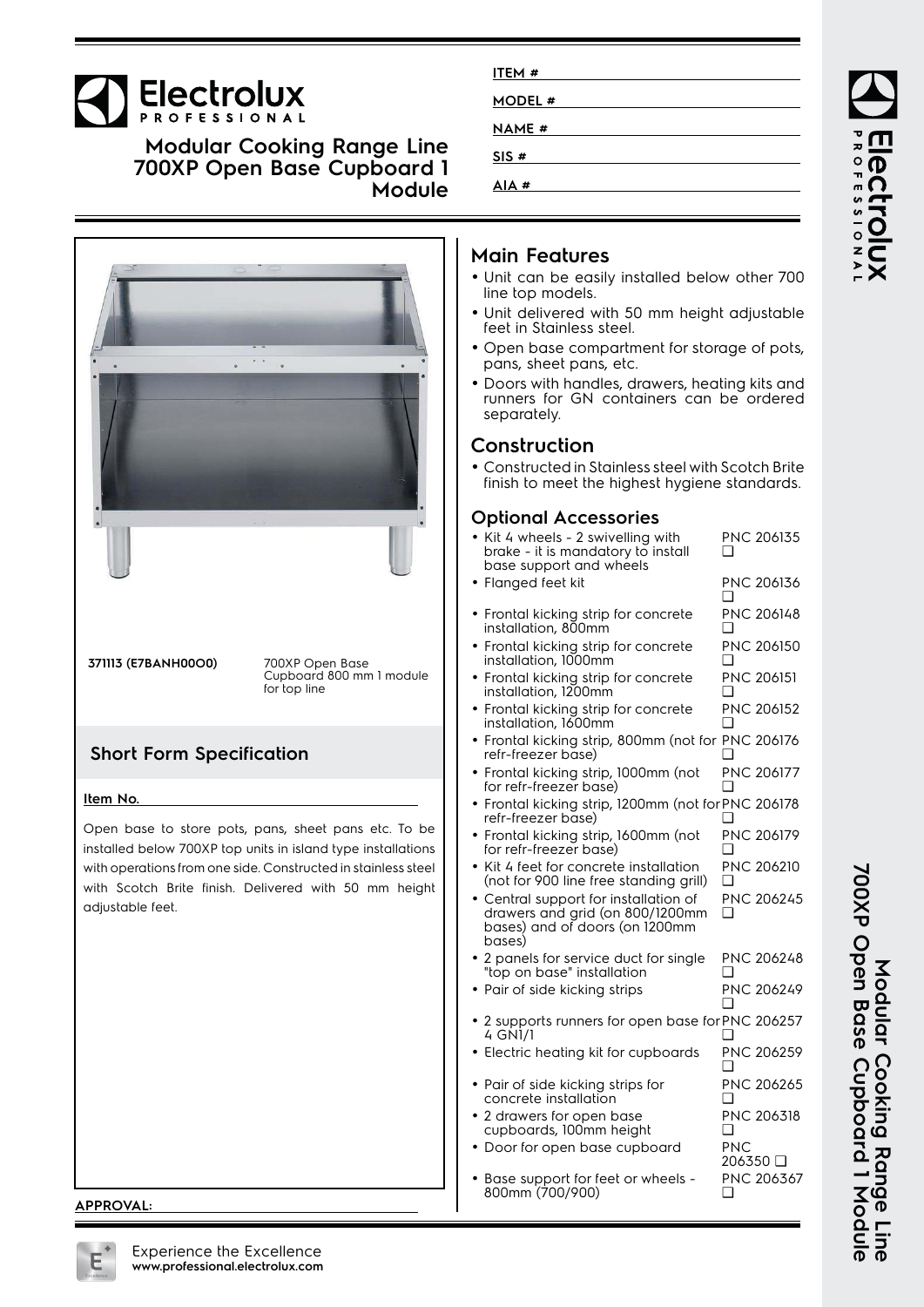

• Base support for feet or wheels - 1200mm (700/900) PNC 206368  $\Box$ • Base support for feet or wheels - 1600mm (700/900) PNC 206369 ❑ • Base support for feet or wheels - PNC 206370

 $\Box$ 

- 2000mm (700/900)
- Rear paneling 800mm (700/900) PNC 206374 ❑
- Rear paneling 1000mm (700/900) PNC 206375 PNC 206375
- Rear paneling 1200mm (700/900) PNC 206376 ❑
- 2 side covering panels for free standing PNC 216000 appliances  $\Box$